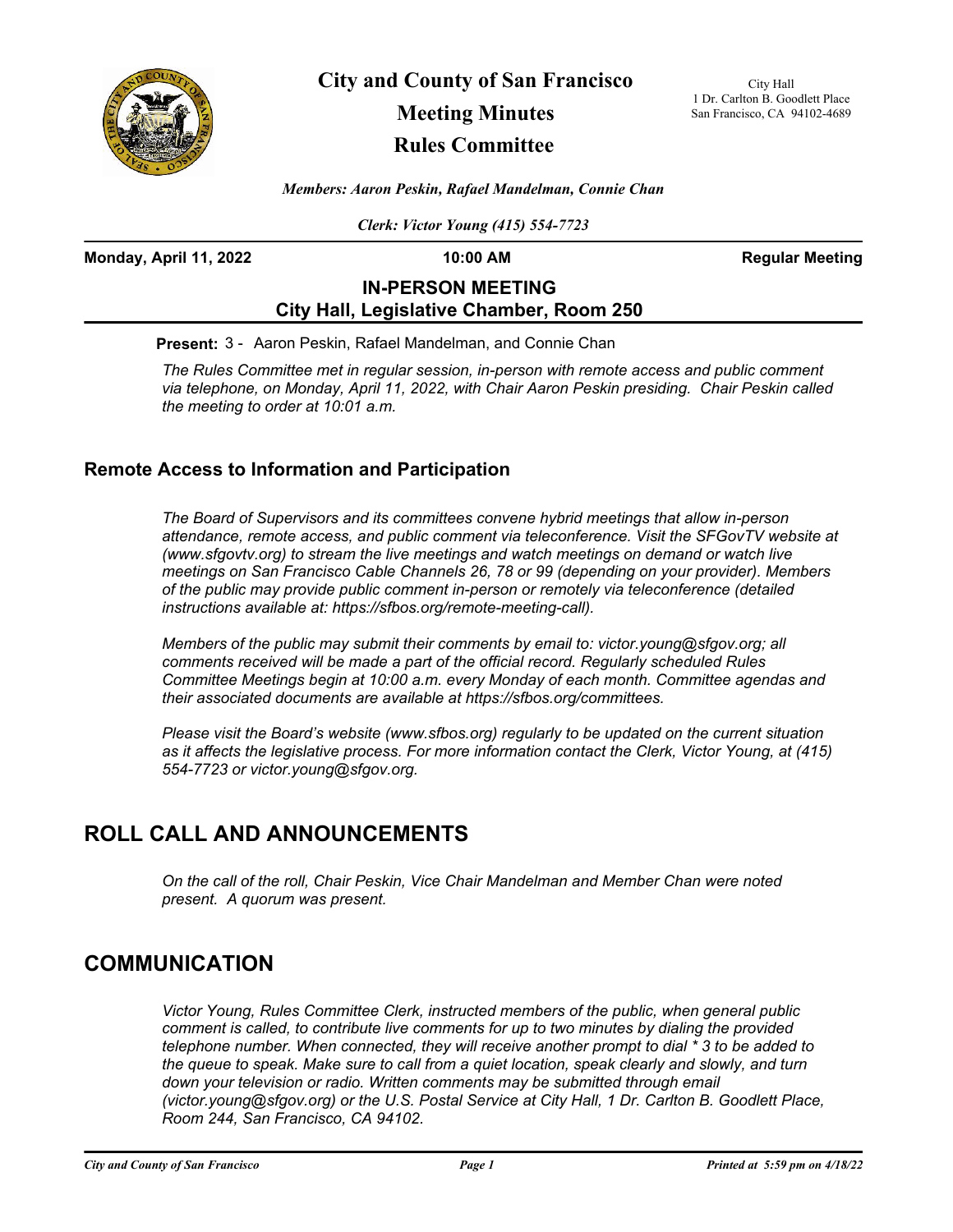# **AGENDA CHANGES**

*There were no agenda changes.*

# **REGULAR AGENDA**

## **[220242](http://sfgov.legistar.com/gateway.aspx?m=l&id=38434) [Administrative Code - Limits on Storage and Use of DNA Profiles] Sponsors: Ronen; Walton and Preston**

Ordinance amending the Administrative Code to prohibit the Police Department or other City departments from uploading or storing DNA profiles known to belong to crime victims ("Victim DNA Profiles") in any City DNA database that is not subject to the federal and state rules governing Combined DNA Index Systems ("CODIS") databases ("Non-CODIS DNA Databases"), and from storing DNA profiles obtained from crime scene evidence ("Evidentiary DNA Profiles") in any Non-CODIS DNA Database for longer than 60 days; to require that, by July 1, 2022, or 15 days after the effective date of this Ordinance, the Police Department purge from Non-CODIS DNA Databases Evidentiary DNA Profiles stored for longer than 60 days and Victim DNA Profiles stored for any length of time; and to limit the Police Department and other City departments to using Non-CODIS DNA Databases only for quality assurance purposes, and not for any investigative purposes.

03/08/22; ASSIGNED UNDER 30 DAY RULE to Rules Committee, expires on 4/7/2022.

03/14/22; REFERRED TO DEPARTMENT. Referred to the Police Department and all city departments through the Mayor's Office for informational purposes.

*Heard in Committee. Speakers: Supervisor Hillary Ronen (Board of Supervisors); Anne Pearson (Office of the City Attorney); Mark Howell, Acting Forensic Services Director; Fiona (Police Department); provided an overview and responded to questions raised throughout the discussion. Francisco Da Costa; spoke neither in support nor opposition on the matter.*

**Chair Peskin moved that this Ordinance be AMENDED, AN AMENDMENT OF THE WHOLE BEARING NEW TITLE, Page 1, Lines 14-17, to insert 'to require the Controller to submit an audit report regarding Non-CODIS DNA Databases; and to require posting on the Police Department website and other City websites a description of how the Departmnt handles and stores a Victim's DNA'; Page 4, Line 13, to insert new section 'Sec. 96G.5 CONTROLLER'S AUDIT'; and Page 4, Line 23, to insert new section 'Sec. 96G.6 NOTICE TO PUBLIC'. The motion carried by the following vote:**

Ayes: 3 - Peskin, Mandelman, Chan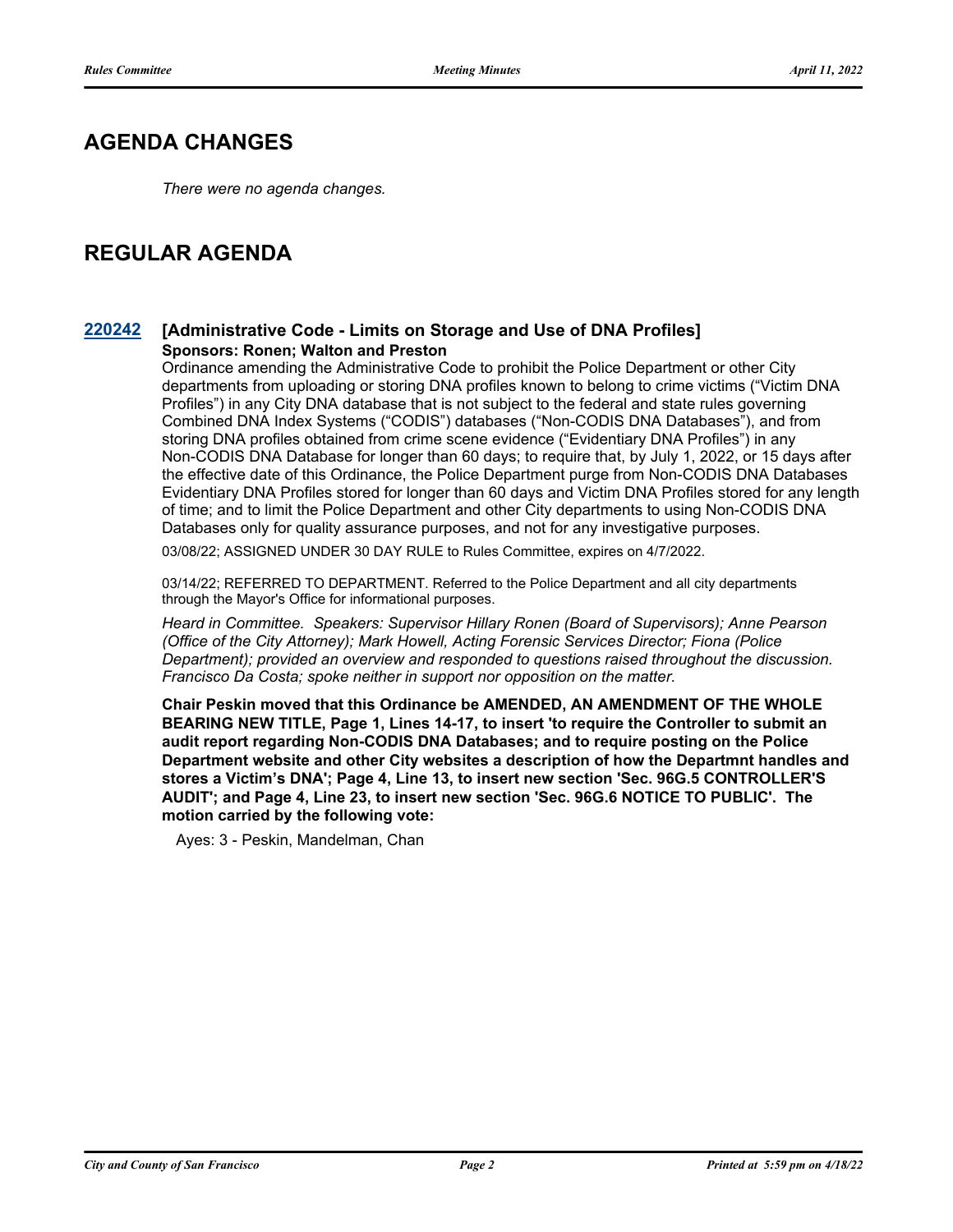Ordinance amending the Administrative Code to prohibit the Police Department or other City departments from uploading or storing DNA profiles known to belong to crime victims ("Victim DNA Profiles") in any City DNA database that is not subject to the federal and state rules governing Combined DNA Index Systems ("CODIS") databases ("Non-CODIS DNA Databases"), and from storing DNA profiles obtained from crime scene evidence ("Evidentiary DNA Profiles") in any Non-CODIS DNA Database for longer than 60 days; to require that, by July 1, 2022, or 15 days after the effective date of this Ordinance, the Police Department purge from Non-CODIS DNA Databases Evidentiary DNA Profiles stored for longer than 60 days and Victim DNA Profiles stored for any length of time; to limit the Police Department and other City departments to using Non-CODIS DNA Databases only for quality assurance purposes, and not for any investigative purposes; to require the Controller to submit an audit report regarding Non-CODIS DNA Databases; and to require posting on the Police Department website and other City websites a description of how the Department handles and stores a Victim's DNA.

### **Chair Peskin moved that this Ordinance be RECOMMENDED AS AMENDED. The motion carried by the following vote:**

Ayes: 3 - Peskin, Mandelman, Chan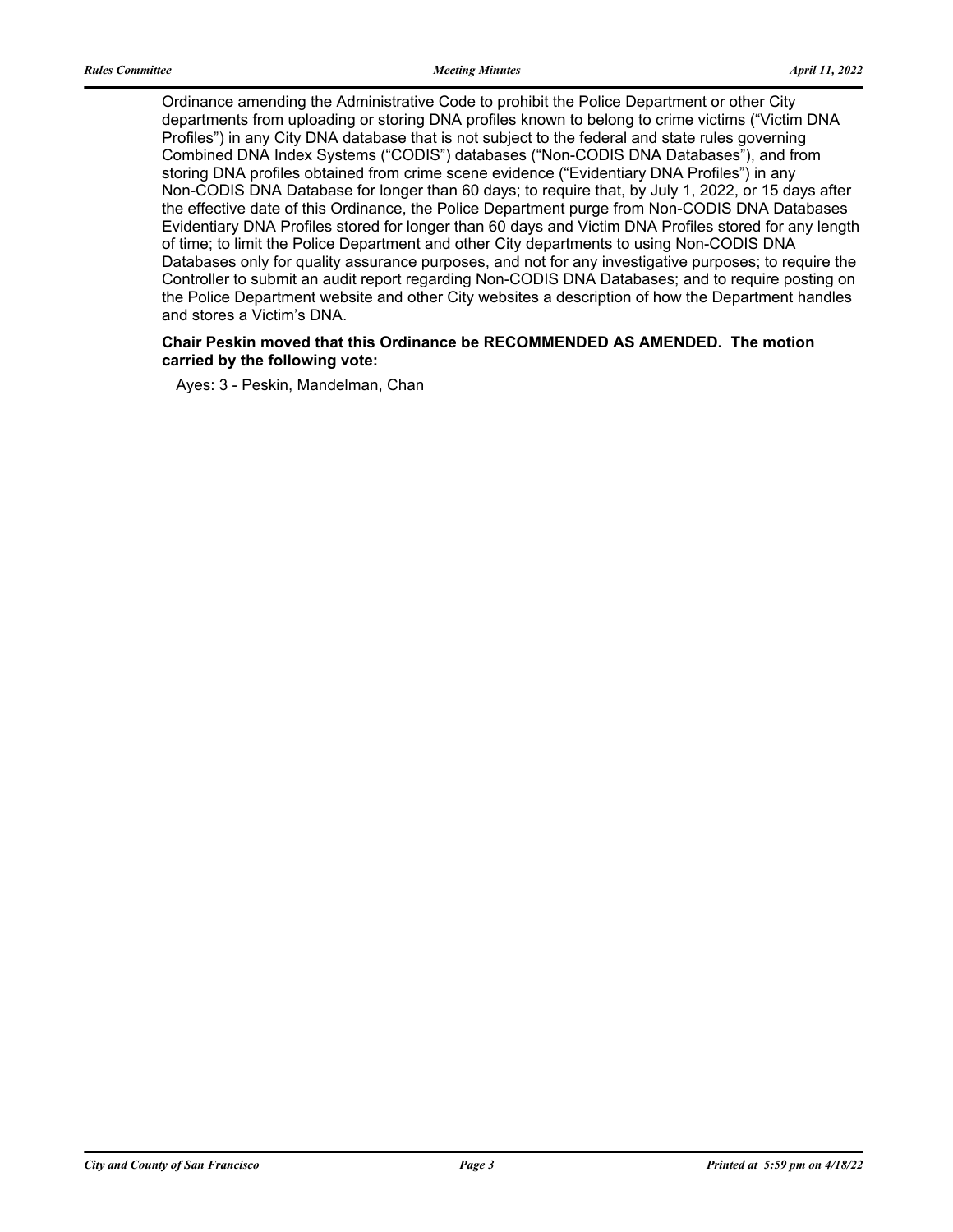#### **[Appointments, San Francisco Health Authority - Jian Qing Zhang, Roland Pickens, Emily Webb, Joseph Woo, Steven Fugaro, Steve Fields, and Eddie Chan] [210979](http://sfgov.legistar.com/gateway.aspx?m=l&id=37849)**

Hearing to consider appointing one member, term ending January 15, 2023, five members, terms ending January 15, 2024, and one member term ending January 15, 2025, to the San Francisco Health Authority. (Rules Committee)

Seat 2, succeeding Jian Qing Zhang, term expired, must be employed in the senior management of a hospital not operated by the county or the University of California and who is a nominee of the San Francisco Section of Westbay Hospital Conference or any successor organization, or if no successor organization, a person who shall be nominated by the Hospital Council of Northern and Central California, for the unexpired portion of a three-year term ending January 15, 2023.

Seat 3, succeeding Roland Pickens, term expired, must be employed in the senior management of San Francisco General Hospital, for the unexpired portion of a three-year term ending January 15, 2024.

Seat 4, succeeding Emily Webb, term expired, must be employed in the senior management of St. Luke's Hospital (San Francisco), for the unexpired portion of a three-year term ending January 15, 2024.

Seat 6, succeeding Eddie Chan, term expired, must be employed in the senior management of either private nonprofit community clinics or a community clinic consortium, nominated by the San Francisco Community Clinic Consortium, or any successor organization, for the unexpired portion of a three-year term ending January 15, 2025.

Seat 7, succeeding Lawrence Cheung, term expired, must be a physician, nominated by the San Francisco Medical Society, or any successor organization, for the unexpired portion of a three-year term ending January 15, 2024.

Seat 8, succeeding Steven Fugaro, term expired, must be a physician, nominated by the San Francisco Medical Society, or any successor organization, for the unexpired portion of a three-year term ending January 15, 2024.

Seat 12, succeeding Steve Fields, term expired, must be knowledgeable in matters relating to either traditional safety net providers, health care organizations, the Medi-Cal program, or the activities of the Health Authority, and nominated by the program committee of the Health Authority, for the unexpired portion of a three-year term ending January 14, 2024.

## .

09/17/21; RECEIVED AND ASSIGNED to Rules Committee.

*Heard in Committee. Speakers: Jian Zhang; Roland Pickens; Emily Webb; Eddie Chan; Joseph Woo; Steven Fugaro; Steve Fields; spoke on their qualifications and answered questions raised throughout the discussion. Cindy Susa(SF Health Plan; spoke in support of the appointment of various applicants.*

### **PREPARED IN COMMITTEE AS A MOTION**